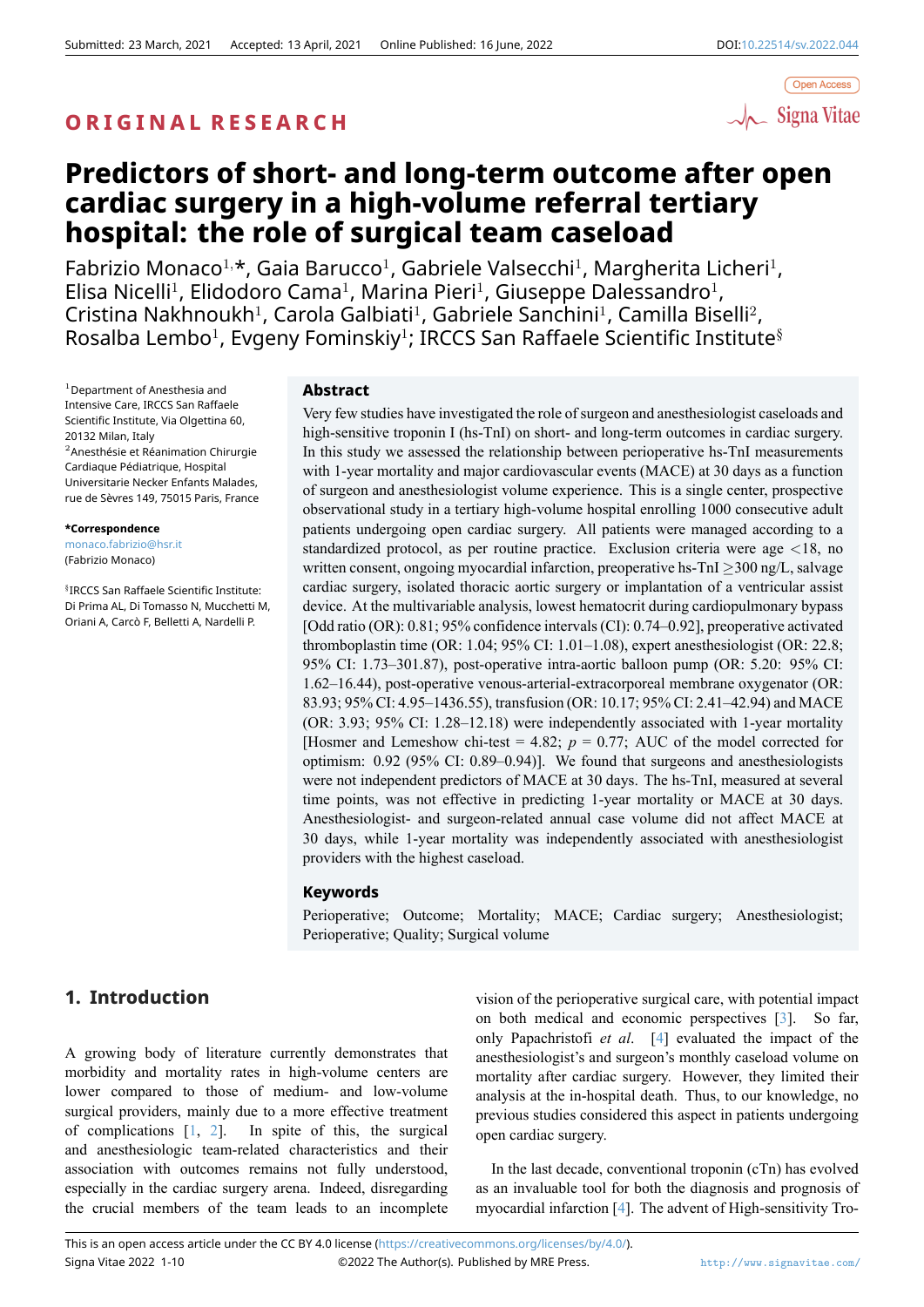ponin (hs-Tn), which has higher sensitivity and negative predictive value in detecting myocardial injury compared to cTn, has significantly enhanced the definition of non-ST elevationacute coronary syndrome and its clinical management [5]. Since in the context of cardiac surgery the cTn release is multifactorial—cardiac manipulation, defibrillation, suboptimal myocardial protection [6]—and not exclusively associated with myocardial ischemia, the cTn release is a less relia[bl](#page-9-1)e predictor of myocardial injury [7]. Therefore, the cTn in cardiac surgery should be considered as a cardiac-specific biomarker rather than a d[ise](#page-9-2)ase-specific biomarker. Recent studies conducted in cardiac surgery confirmed this hypothesis, corroborating the hs-Tn pr[og](#page-9-3)nostic value in predicting short-, medium-, and long-term adverse outcomes [7]. Unfortunately, the diagnostic thresholds to predict early and late postoperative complications remain relatively neglected [8, 9].

For these reasons, we determine the predictors of 1-year mortality and the incidence of major cardiovascul[ar](#page-9-3) events (MACE) at 30 days in patients undergoing open cardiac surgery, taking into account perioperative high-sensi[ti](#page-9-4)[vit](#page-9-5)y Troponin I (hs-TnI) release and surgical team experience in a high-volume tertiary hospital.

## **2. Materials and methods**

This is a single-center prospective observational study including consecutive patients undergoing open cardiac surgery at IRCCS San Raffaele Scientific Institute between January 2017 and April 2019. The study was supported by a grant (GR-2013- 02356129) from the Italian Ministry of Health.

The study was designed according to the principles of the Declaration of Helsinki [10] and the present report follows the guidelines for observational studies based on the STROBE (Strengthening the Reporting of Observational Studies in Epidemiology) guidelines [11] (**Supplemental Table 1**). All patients gave writ[ten](#page-9-6) informed consent allowing for scientific data management as for Ethical committee approval (24/INT/2016). While a large number of procedures are classified as routine prim[ary](#page-9-7) procedures, a conspicuous number of complex and redo cardiac surgery are equally performed annually. Exclusion criteria were patient younger than 18, no written consent, ongoing myocardial infarction, preoperative hs-TnI *≥*300 ng/L, salvage cardiac surgery, isolated thoracic aortic surgery or implantation of a ventricular assist device.

All patients received intramuscular morphine 0.1 mg/kg and atropine 0.01 mg/kg 1 hour before surgery. In the operating theatre, the invasive blood pressure was obtained through cannulation of the radial artery. A right internal jugular 7- Fr central venous line and an 8.5-Fr percutaneous pulmonary artery sheath introducer were placed in the right internal jugular vein with a double stitch technique. General anesthesia was induced with fentanyl (10–20 *µ*g/kg), propofol (2 mg/kg) and rocuronium 0.6 mg/kg. Anesthesia was maintained with propofol (2–4 mg/kg/h), sevoflurane or desflurane (end-tidal concentration *<*1 minimum alveolar concentration) and titrated to have a bispectral index (Medtronic, BIS*TM*) between 45 and 55. Standard intraoperative monitoring included electrocardiography (leads II and V5) with ST-segment analysis, transesophageal echocardiography, invasive blood pressure, temperature, pulse oximetry, end-tidal carbon dioxide, urine output and central venous blood pressure. All patients received a loading dose of 1 g of tranexamic acid, immediately after the induction of general anesthesia, followed by a 400 mg/h infusion. Moderate hemodilution with mild hypothermia (32 *◦*C–34 *◦*C) were maintained during cardiopulmonary bypass. In order to achieve an activated coagulation time greater than 480 seconds before cannulation, a bolus of 300 U/kg of unfractionated heparin was administered. The pump flows were adjusted to have a cardiac index between 2.0 and 2.4 L/min/m<sup>2</sup> throughout surgery. Heparin reversal was performed with protamine at the end of the operation in 1:1 ratio. No aprotinin was administered. After surgery, all patients were moved to the cardiac intensive care unit. In order to dose the hs-TnI five blood samples were drawn at the following fixed time points: within 3 hours before surgery, 3–12 hours after surgery, and once a day from the first to the third postoperative day. Among these measurements, the highest hs-TnI value for each patient was considered to be the peak. All operations were performed by members of the perioperative care team, composed by six surgeons and twenty anesthesiologists, who were anonymized and given unique numerical identifiers. Case volume was calculated separately for each surgeon and anesthesiologist. In particular, the annual caseload was divided in percentiles. We considered "expert" an annual caseload higher than the 75th percentile, "junior" lower than the 25th percentile, and "intermediate" in between. According to this, surgeons were considered to be expert if they performed more than 269 cases per year, intermediate between 110 and 269, and junior below 110. Similarly, we deemed as expert an anesthesiologist with more than 101 operations per year, junior with less than 56, and intermediate between 56 and 101. All anesthesiologists worked with all surgeons without systematic "pairings".

The following validated criteria [12] were considered just before starting the weaning from mechanical ventilation: normal gas exchange, positive end-expiratory pressure lower than 10 cmH2O, normothermia, electrolytes in the normal range, inotropes/vasopressors reduced or [unc](#page-9-8)hanged over previous hours, and more than 6 breaths/min with 10 mmHg of pressure support. When the following criteria were fulfilled, a patient was considered ready to be discharged from the intensive care unit: oxygen saturation *≥*94% with a fraction of inspired oxygen *≤*0.5, no inotropes/vasopressors administration, absence of clinically relevant arrhythmias, body temperature below 37 *◦*C, chest tube drainage *<*50 mL/h, urine output *>*0.5 mL/kg/h. Criteria for hospital discharge were absence of chest drainage and external pacemaker, clean and dry incisions, normothermia, independent ambulation and feeding.

The primary outcome was 1-year mortality and the secondary occurrence of MACE at 30 days. The latter was a composite outcome including non-fatal myocardial infarction (new Q-wave *≥*40 milliseconds or loss of R-wave in at least two continuous leads of the same vascular territory), cardiac arrest, stroke, pulmonary embolism, prolonged mechanical ventilation (mechanical ventilation for more than three days), major bleeding (chest drainage of 1000 mL at 12 hours and/or reoperation for bleeding); new episode of heart failure or atrial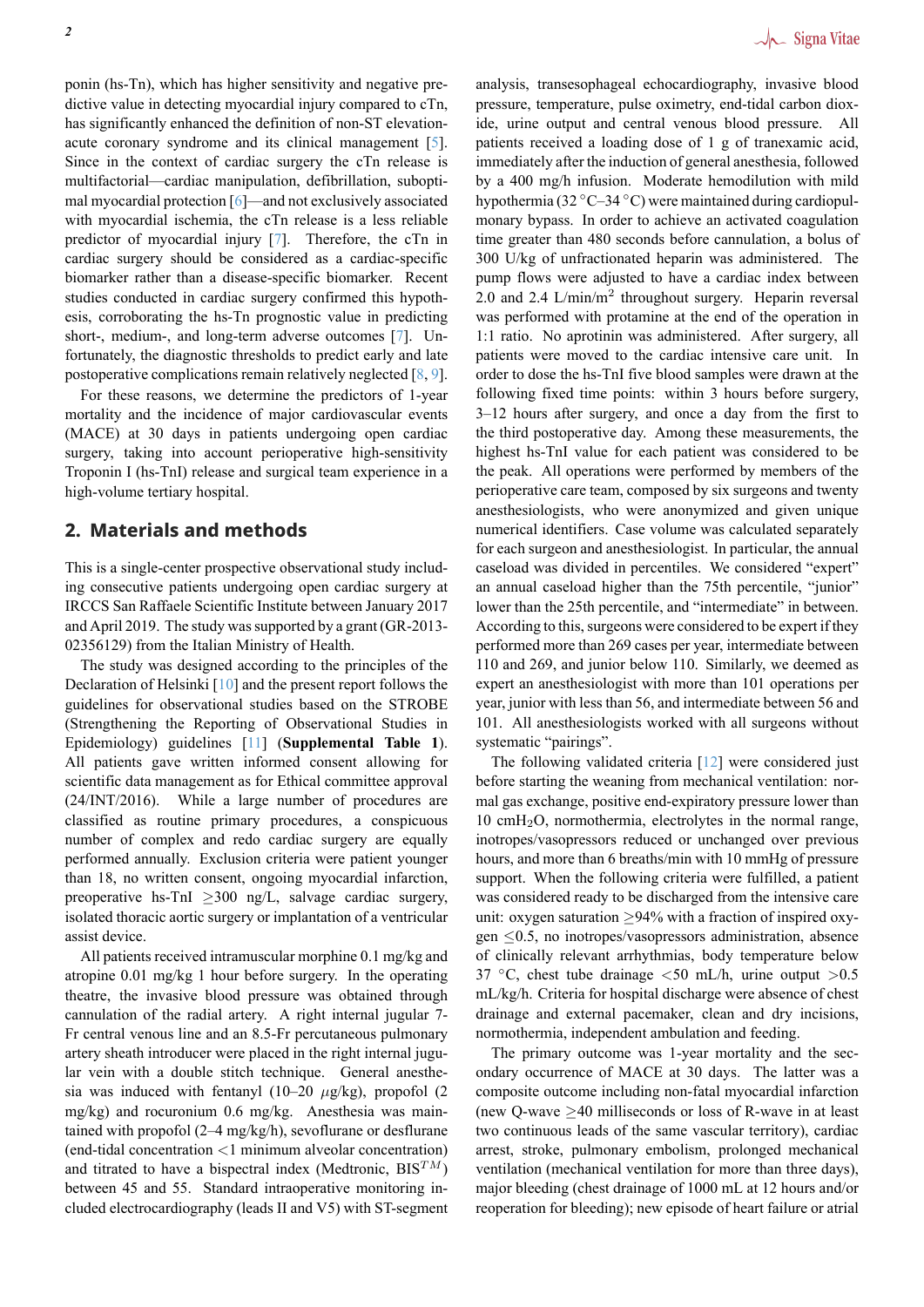# $\sqrt{\overline{\phantom{a}}\phantom{a}}$  Signa Vitae

| IABLE 1. Baseline clinical characteristics. |                   |                    |                   |            |  |  |
|---------------------------------------------|-------------------|--------------------|-------------------|------------|--|--|
|                                             | Population        | Survivor at 1 year | Death at 1 year   | $p$ -value |  |  |
|                                             | $(N = 1000)$      | $(N = 971)$        | $(N = 29)$        |            |  |  |
| Demographic data                            |                   |                    |                   |            |  |  |
| Age, years (IQR)                            | $65(55-72)$       | $65(55-72)$        | $70(65-75)$       | 0.008      |  |  |
| Female sex, n (%)                           | 360 (37.2)        | 360(37.1)          | 12(41.4)          | 0.639      |  |  |
| Body Surface Area, m <sup>2</sup> (IQR)     | $1.84(1.71-1.96)$ | $1.84(1.70-1.97)$  | $1.87(1.63-1.95)$ | 0.578      |  |  |
| NYHA class                                  |                   |                    |                   |            |  |  |
| $-1, n$ (%)                                 | 2(0.2)            | 2(0.2)             | 0(0.0)            | 0.001      |  |  |
| $-2, n (%)$                                 | 577 (57.8)        | 563 (58)           | 14(48.3)          |            |  |  |
| $-3, n$ (%)                                 | 122(12.2)         | 116(12)            | 6(4.9)            |            |  |  |
| $-4, n \ (\%)$                              | 11(1.1)           | 7(0.7)             | 4(13.8)           |            |  |  |
| CCS score                                   |                   |                    |                   |            |  |  |
| CCS score $0, n$ (%)                        | 863 (86.3)        | 838 (86.3)         | 25(86.2)          | 0.338      |  |  |
| CCS score $1, n$ (%)                        | 78 (7.8)          | 75(7.7)            | 3(10.3)           |            |  |  |
| CCS score $2$ , n $(\%$ )                   | 44(4.4)           | 44(4.5)            | 0(0.0)            |            |  |  |
| CCS score $3, n$ (%)                        | 15(1.5)           | 14(1.4)            | 1(3.4)            |            |  |  |
| Ejection fraction, % (IQR)                  | $60(55-65)$       | $60(55-66)$        | 55 $(45-61)$      | 0.003      |  |  |
| Comorbidities                               |                   |                    |                   |            |  |  |
| Prior myocardial infarction, n (%)          | 61(6.1)           | 57(5.9)            | 4(13.8)           | 0.950      |  |  |
| Prior Cardiac Arrest, n (%)                 | 7(0.7)            | 6(0.6)             | 1(3.4)            | 0.187      |  |  |
| Previous Stroke, n (%)                      | 31(3.1)           | 29(3)              | 2(6.9)            | 0.226      |  |  |
| Previous TIA, n (%)                         | 28(2.8)           | 26(2.7)            | 2(6.9)            | 0.193      |  |  |
| Prior Deep Vein Thrombosis, n (%)           | 3(0.3)            | 3(0.3)             | 0(0.0)            | 0.915      |  |  |
| Prior Pulmonary embolism, n (%)             | 2(0.2)            | 2(0.2)             | 0(0.0)            | 0.943      |  |  |
| Peripheral venous disease, n (%)            | 27(2.7)           | 24(2.5)            | 3(10.3)           | 0.400      |  |  |
| Hypertension, $n$ (%)                       | 442 (44.2)        | 428(44.1)          | 14(48.3)          | 0.655      |  |  |
| Prior Pulmonary hypertension, n (%)         | 28(2.8)           | 24(2.5)            | 4(13.8)           | 0.007      |  |  |
| Prior Atrial fibrillation, n (%)            | 201(20.1)         | 189(19.5)          | 12(41.4)          | 0.008      |  |  |
| COPD, $n$ $%$                               | 42(4.2)           | 37(3.8)            | 5(17.2)           | 0.006      |  |  |
| Diabetes, $n$ (%)                           | 110(11)           | 104(10.7)          | 6(20.7)           | 0.121      |  |  |
| End stage renal disease, $n$ (%)            | 7(0.7)            | 5(0.5)             | 2(6.9)            | 0.016      |  |  |
| Dialysis, $n$ (%)                           | 2(0.2)            | 2(0.2)             | 0(0.0)            | 0.943      |  |  |
| Cancer, $n$ (%)                             | 12(1.2)           | 10(1)              | 2(6.9)            | 0.045      |  |  |
| Smoke, $n$ $(\%)$                           | 527 (52.7)        | 513 (52.8)         | 14(48.3)          | 0.629      |  |  |
| Chronic Heart failure, n (%)                | 2(0.2)            | 1(0.1)             | 1(3.4)            | 0.057      |  |  |
| Aortic stenosis, $n$ (%)                    | 232(23.2)         | 223 (23.0)         | 9(31.0)           | 0.326      |  |  |
| Redo, $n$ $(\%)$                            | 115(11.5)         | 107(11.0)          | 8(27.6)           | 0.013      |  |  |
| Medications                                 |                   |                    |                   |            |  |  |
| ACE inhibitors, $n$ (%)                     | 259(26)           | 252(26.1)          | 7(24.1)           | 0.944      |  |  |
| ARB, $n$ $%$                                | 70(7.0)           | 66(6.8)            | 4(13.8)           | 0.141      |  |  |
| Beta blockers, n (%)                        | 540 (54.2)        | 523(54.1)          | 17(58.6)          | 0.632      |  |  |
| Alpha Blockers, n (%)                       | 2(0.2)            | 2(0.2)             | 0(0.0)            | 0.943      |  |  |
| Calcium channel blockers, n (%)             | 12(1.2)           | 11(1.1)            | 1(3.4)            | 0.300      |  |  |
| Dihydropyridine, n (%)                      | 86 (8.6)          | 83 (8.6)           | 3(10.3)           | 0.465      |  |  |
| Potassium-sparing diuretic, n (%)           | 67(6.7)           | 60(6.2)            | 7(24.1)           | 0.002      |  |  |
| Digoxin, $n$ $(\%)$                         | 48 (4.8)          | 41 $(4.2)$         | 7(24.1)           | 0.001      |  |  |
| Long lasting nitrate, $n$ (%)               | 2(0.2)            | 2(0.2)             | 0(0.0)            | 0.943      |  |  |
| Statins, n (%)                              | 322(32.3)         | 305(31.6)          | 17(58.6)          | 0.003      |  |  |
| Sulfonylureas, n (%)                        | 4(0.4)            | 4(0.4)             | 0(0.0)            | 0.888      |  |  |
| ASA, $n$ $%$                                | 52(5.2)           | 50(5.2)            | 2(6.9)            | 0.660      |  |  |
| Clopidogrel, n (%)                          | 13(1.3)           | 13(1.3)            | 0(0.0)            | 0.679      |  |  |
| Ticagrelor, $n$ (%)                         | 8(0.8)            | 8(0.8)             | 0(0.0)            | 0.789      |  |  |

Prasugrel, n (%)  $1 (0.1)$   $1 (0.1)$   $0 (0.0)$   $0.971$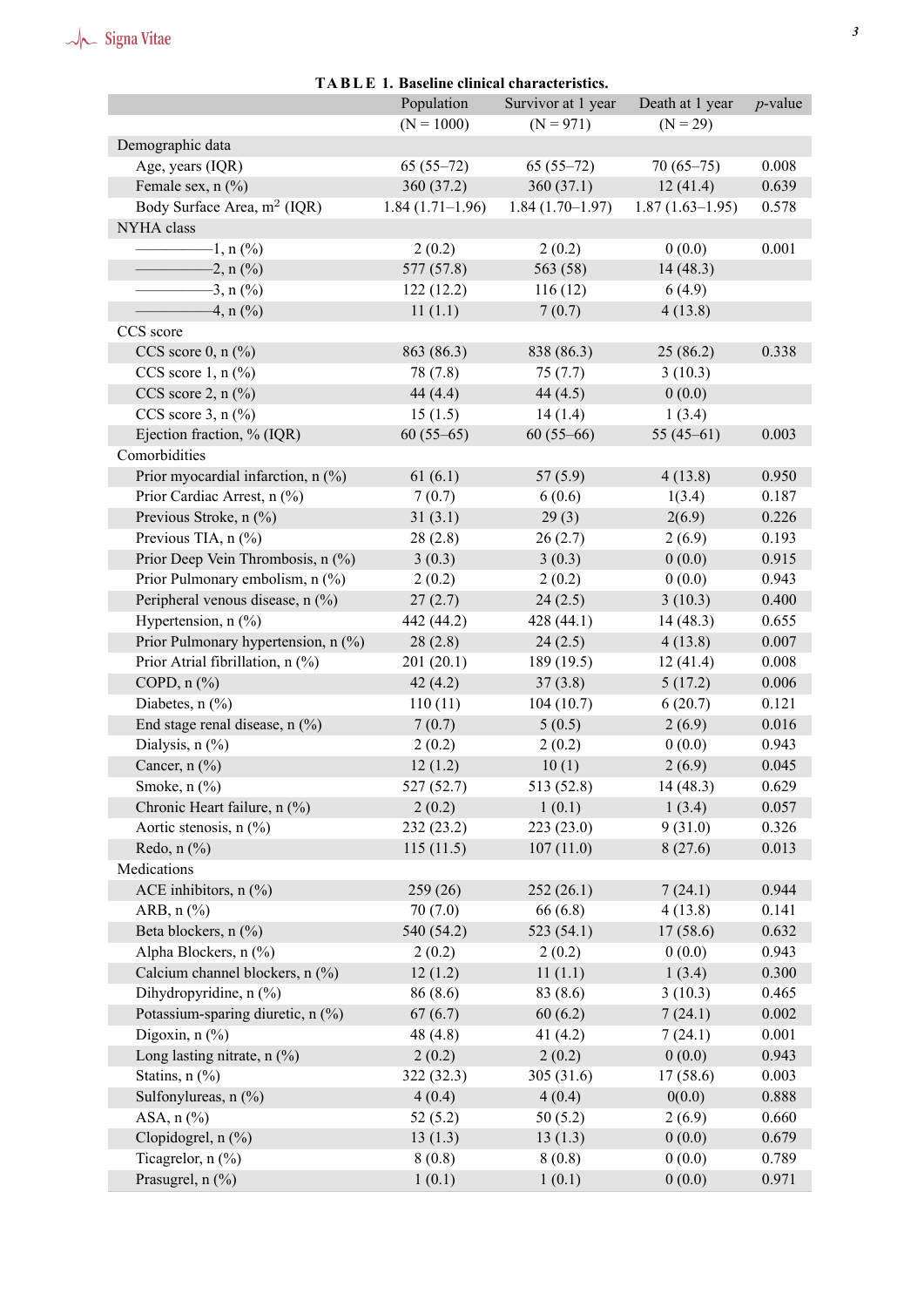<span id="page-3-0"></span>

| <b>TABLE 1. Continued.</b>              |                   |                    |                     |            |  |  |
|-----------------------------------------|-------------------|--------------------|---------------------|------------|--|--|
|                                         | Population        | Survivor at 1 year | Death at 1 year     | $p$ -value |  |  |
|                                         | $(N = 1000)$      | $(N = 971)$        | $(N = 29)$          |            |  |  |
| Glycoprotein iib/iiia inhibitors, n (%) | 7(0.7)            | 7(0.7)             | 0(0.0)              | 0.812      |  |  |
| Warfarin, n (%)                         | 22(2.2)           | 21(2.1)            | 1(3.4)              | 0.482      |  |  |
| Dabigatran, n (%)                       | 3(0.3)            | 3(0.3)             | 0(0.0)              | 0.915      |  |  |
| Apixaban, n (%)                         | 6(0.6)            | 6(0.6)             | 0(0.0)              | 0.838      |  |  |
| Other new oral anticoagulant, n (%)     | 1(0.1)            | 1(0.1)             | 0(0.0)              | 0.971      |  |  |
| Rivaroxaban, n (%)                      | 4(0.4)            | 4(0.4)             | 0(0.0)              | 0.889      |  |  |
| Surgeon's experience                    |                   |                    |                     | 0.744      |  |  |
| Expert, $n$ $(\%)$                      | 628(62.7)         | 610(62.8)          | 18(62.1)            |            |  |  |
| Intermediate, $n$ (%)                   | 231(23.1)         | 223(22.9)          | 8(27.6)             |            |  |  |
| Junior, $n$ (%)                         | 142(14.2)         | 139(14.3)          | 3(10.3)             |            |  |  |
| Anesthesiologist's experience           |                   |                    |                     | 0.141      |  |  |
| Expert, $n$ $(\%)$                      | 443 (44.3)        | 434 (44.7)         | 9(31.0)             |            |  |  |
| Intermediate, n (%)                     | 358 (35.8)        | 348 (35.8)         | 10(34.5)            |            |  |  |
| Junior, $n$ $(\%)$                      | 200(20)           | 190(19.5)          | 10(34.5)            |            |  |  |
| Laboratory tests                        |                   |                    |                     |            |  |  |
| Hemoglobin, mg/dl (IQR)                 | $13.9(12.8-14.9)$ | $13.9(11.7-15.0)$  | $12.4(11.0-13.8)$   | 0.001      |  |  |
| White Blood Cell, $10^9$ /L (IQR)       | $6.60(5.55-7.70)$ | $6.6(5.5-7.7)$     | $6.4(5.6-7.7)$      | 0.915      |  |  |
| Platelets, 10 <sup>9</sup> /L (IQR)     | $207(176-243)$    | $207(176-244)$     | $199(156-236)$      | 0.262      |  |  |
| aPTT, s (IQR)                           | $29(28-31)$       | $29(28-31)$        | $32(29-47)$         | 0.009      |  |  |
| $INR$ , $n (IQR)$                       | $1.00(1.00-1.10)$ | $1.00(1.00-1.10)$  | $1.10(1.05-1.20)$   | 0.001      |  |  |
| Glucose, mg/dL (IQR)                    | $94(86-105)$      | $94(86-105)$       | $101(88-130)$       | 0.340      |  |  |
| Creatinine, mg/dL (IQR)                 | $0.94(0.81-1.09)$ | $0.94(0.81-1.08)$  | $1.07(0.92 - 1.29)$ | 0.001      |  |  |

*IQR, interquartile ranges; NYHA, New York Heart Association; CCS, Canadian Cardiovascular Society; TIA, transient ischemic attack; COPD, Chronic obstructive pulmonary disease; OSAS, Obstructive Sleep Apnea Syndrome; ACE, Angiotensin converting enzyme; ARB, Angiotensin II Receptor Blockers; PPI, proton pump inhibitor; ASA, acetylsalicylic acid; aPTT, activated partial thromboplastin time; INR, international normalized ratio.*

fibrillation, pneumonia (new or increased radiographic infiltrate with a positive quantitative culture of bronchoalveolar lavage), and sepsis.

## **3. Statistical analysis**

Data were stored electronically and analyzed by the use of STATA software version 16 (College Station, Texas 77845 USA) and R version 3.3.1 (R Foundation for Statistical Computing, Vienna, Austria). *p <* 0.05 was considered statistically significant. Kolmogorov–Smirnov test was used to test the normal distribution of the continuous variables. No imputation for missing data was done. Continuous variables were presented as median and interquartile ranges (IQR) while categorical variables as numbers and proportions. Differences between continuous variables were tested with Mann-Whitney test and the categorical variables with the  $\chi$ -square test or Fisher exact test, when required.

The primary outcome for the analysis were MACE at 30 days and survival at 1 year after surgery. The candidate independent variables were selected if showed a  $p \leq 0.05$  at the univariate analysis. All continues variables were tested for co-linearity. Multicollinearity was managed using only the variable with the best predictive value in a set of variables with a correlation coefficient lower than  $-0.9$  or greater than 0.9 in the regression analysis. Then, a multivariable logistic regression analysis was run to assess the association between preoperative, intraoperative and postoperative variables with a *p* value  $\leq 0.05$  at the univariate analysis along with anesthesiologist/surgeon case volume and the primary outcome.

A multivariable penalized regression analysis was run to reduce overfitting while performing simultaneously variable selection. Thus, we used the GLM-path package  $[13]$  to fit adaptive least absolute shrinkage and selection operator (LASSO) penalized logistic regression models [14] to the data. The response variables were MACE at 30 days or 1-year mortality and the predictors preoperative, intraoperati[ve](#page-9-9) and postoperative variables significant at the invariable screening forcing surgeon's and anesthesiologist's expe[rien](#page-9-10)ce into the model. The tuning variable was selected on modified Akaike's Information Criterion [15, 16]. Selected models' prediction performance was then assessed for calibration and discrimination. Model calibration was evaluated with the Hosmer and Lemeshow test for goodness of fit and a *p >* 0.05 considered a good fit of the model, a[s it](#page-9-11)i[ndi](#page-9-12)cates that there is no significant difference between the predicted and observed outcomes.

A bootstrapping technique (200 bootstraps) was used to build unbiased, conservative estimates of the classification accuracy of the multiple prediction models identified by GLMpath. In order to obtain the final model and model optimism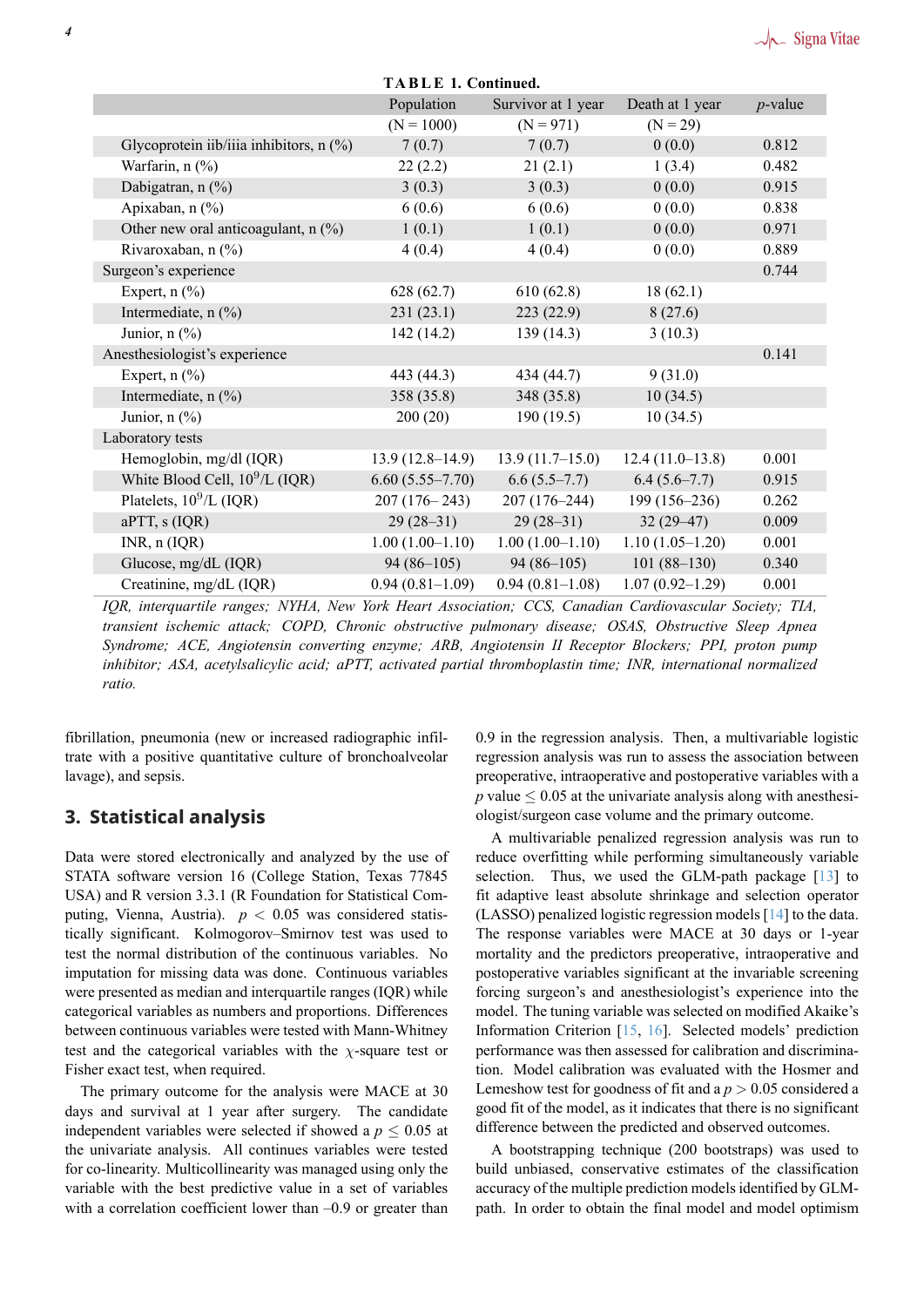| TADLE 4. OPCTATHE MEATH.                   |              |                    |                 |            |  |  |
|--------------------------------------------|--------------|--------------------|-----------------|------------|--|--|
|                                            | Population   | Survivor at 1 year | Death at 1 year | $p$ -value |  |  |
|                                            | $(N = 1000)$ | $(N = 971)$        | $(N = 29)$      |            |  |  |
| Preoperative Inotropes/vasopressors, n (%) | 3(0.3)       | 2(0.2)             | 1(3.4)          | 0.085      |  |  |
| Preoperative IAPB, n (%)                   | 5(0.5)       | 5(0.5)             | 0(0.0)          | 0.563      |  |  |
| Urgency rating                             |              |                    |                 | 0.105      |  |  |
| Elective, $n$ $(\%)$                       | 996 (99.6)   | 968 (99.7)         | 28 (96.6)       |            |  |  |
| Urgent, $n$ (%)                            | 2(0.2)       | 2(0.2)             | 0(0.0)          |            |  |  |
| Emergent, $n$ (%)                          | 2(0.2)       | 1(0.1)             | 1(3.4)          |            |  |  |
| Endocarditis, $n$ (%)                      | 15(1.5)      | 15(1.5)            | 0(0.0)          | 0.641      |  |  |
| CAD, $n$ $%$                               | 4(0.4)       | 3(0.3)             | 1(3.4)          | 0.111      |  |  |
| AMI, n (%)                                 | 4(0.4)       | 3(0.3)             | 1(3.4)          | 0.111      |  |  |
| Dissection, $n$ (%)                        | 2(0.2)       | 1(0.1)             | 1(0.1)          | 0.105      |  |  |
| Cardiogenic shock, n (%)                   | 4(0.4)       | 3(0.3)             | 1(0.1)          | 0.111      |  |  |
| Pulmonary Edema, n (%)                     | 4(0.4)       | 3(0.3)             | 1(0.1)          | 0.111      |  |  |
| On pump surgery, n (%)                     | 983 (98.3)   | 954 (98.2)         | 29(100)         | 0.604      |  |  |
| Aortic cross clamp, n (%)                  | 968 (96.8)   | 941 (96.9)         | 27(93.1)        | 0.495      |  |  |
| Cardioplegia type                          |              |                    |                 | 0.654      |  |  |
| None, $n$ $%$                              | 32(3.2)      | 30(3.1)            | 2(6.9)          |            |  |  |
| Buckberg, n (%)                            | 7(0.7)       | 7(0.7)             | 0(0.0)          |            |  |  |
| Custudiol, n (%)                           | 961 (96.1)   | 934 (97.2)         | 27(2.8)         |            |  |  |
| Surgical Approach                          |              |                    |                 |            |  |  |
| Sternotomy, n (%)                          | 956 (95.6)   | 928 (95.6)         | 28 (96.6)       | 0.632      |  |  |
| Minimal Invasive, n (%)                    | 44 $(4.4)$   | 43(4.4)            | 1(3.4)          |            |  |  |
| Cardioplegia delivery                      |              |                    |                 | 0.731      |  |  |
| None, $n$ $%$                              | 32(3.2)      | 30(3.1)            | 2(6.9)          |            |  |  |
| Anterograde, n (%)                         | 893 (89.3)   | 871 (89.4)         | 25(86.2)        |            |  |  |
| Retrograde, n (%)                          | 5(0.5)       | 5(0.5)             | 0(0.0)          |            |  |  |
| Combined, n (%)                            | 70(7.0)      | 68 (7.0)           | 2(6.9)          |            |  |  |
| Aortic valve surgery, n (%)                | 339 (33.9)   | 328 (33.8)         | 11(37.9)        | 0.645      |  |  |
| Mitral valve surgery, $n$ (%)              | 481 (48.1)   | 470 (48.4)         | 11(37.9)        | 0.263      |  |  |
| Tricuspid valve surgery, $n$ (%)           | 112(1.12)    | 103(10.6)          | 9(31)           | 0.003      |  |  |
| Pulmonary valve surgery, n (%)             | 0(0.0)       | 0(0.0)             | 0(0.0)          | 1.000      |  |  |
| Coronary bypass grafting, n (%)            | 186 (18.6)   | 175(18)            | 11(37.9)        | 0.130      |  |  |
| Graft number                               |              |                    |                 |            |  |  |
| 1, n (%)                                   | 70 (37.6)    | 63 (36)            | 7(63.6)         | 0.251      |  |  |
| $2, n$ (%)                                 | 64 (34.4)    | 61(34.9)           | 3(27.3)         |            |  |  |
| $3, n$ (%)                                 | 48(25.8)     | 47(26.9)           | 1(9.1)          |            |  |  |
| 4, $n$ (%)                                 | 4(2.2)       | 4(2.3)             | 0(0.0)          |            |  |  |
| Ascending Aorta surgery, n (%)             | 137(13.7)    | 134(13.8)          | 3(10.3)         | 0.422      |  |  |
| Bentall, $n$ $(\%)$                        | 27(2.7)      | 25(2.6)            | 2(6.9)          | 0.183      |  |  |
| Ascending Aorta Enlargement, n (%)         | 6(0.6)       | 6(0.6)             | 0(0.0)          | 0.838      |  |  |
| Aortic Arch Surgery, n (%)                 | 9(0.9)       | 8(0.8)             | 1(3.4)          | 0.234      |  |  |
| DHA, $n$ $%$                               | 18(1.8)      | 16(1.6)            | 2(6.9)          | 0.930      |  |  |
| Ascending Aorta replacement, n (%)         | 97(9.7)      | 97(9.7)            | 0(0.0)          | 0.051      |  |  |
| Left ventricle aneurysmectomy, n (%)       | 4(0.4)       | 4(0.4)             | 0(0.0)          | 0.889      |  |  |
| Septal defect closure, n (%)               | 22(2.2)      | 21(2.1)            | 1(3.4)          | 0.480      |  |  |

## **TA B L E 2. Operating theatre.**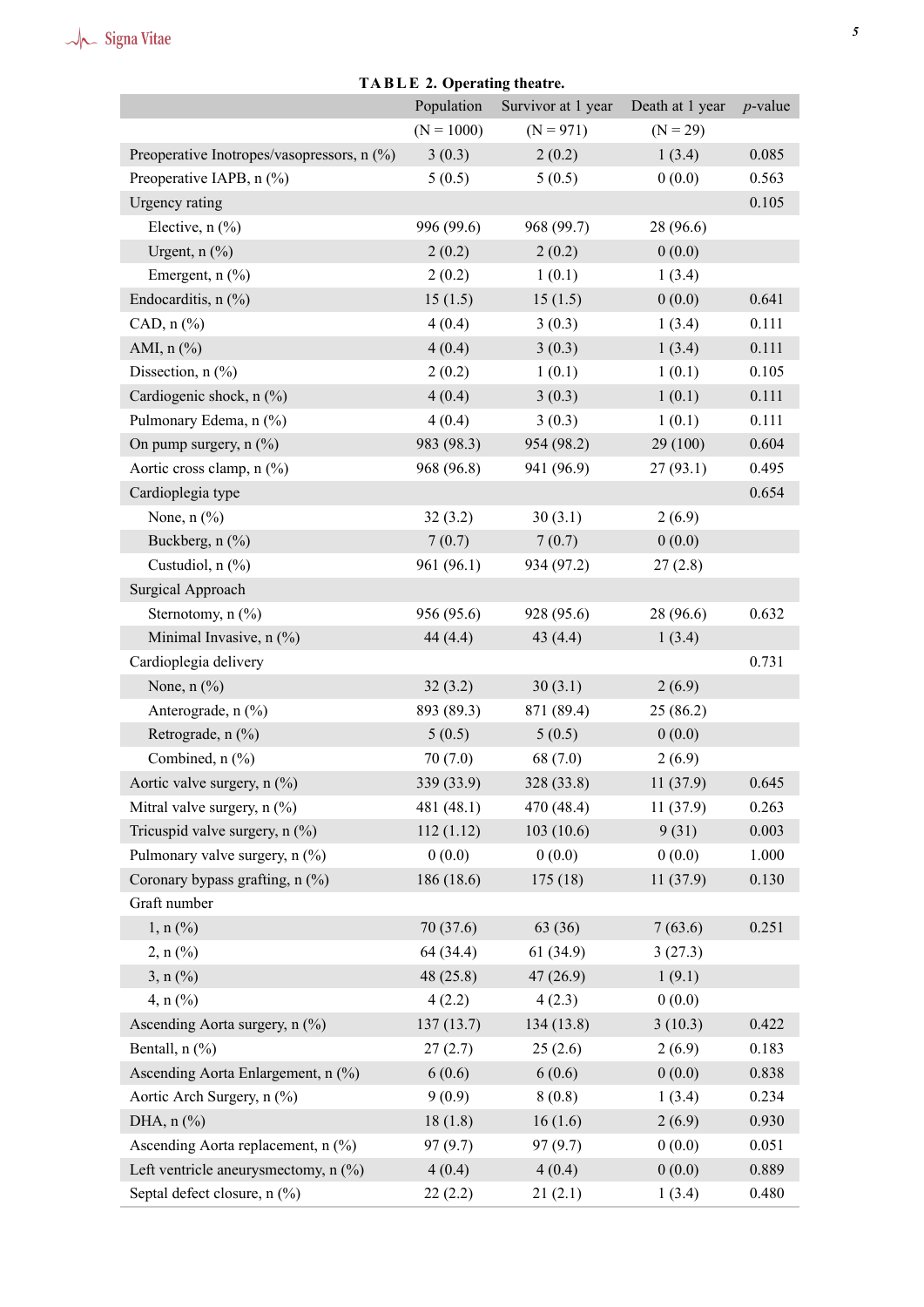<span id="page-5-0"></span>

| <b>TABLE 2. Continued.</b>            |               |                    |                 |            |  |  |
|---------------------------------------|---------------|--------------------|-----------------|------------|--|--|
|                                       | Population    | Survivor at 1 year | Death at 1 year | $p$ -value |  |  |
|                                       | $(N = 1000)$  | $(N = 971)$        | $(N = 29)$      |            |  |  |
| Septal defect type                    |               |                    |                 | 0.864      |  |  |
| Atrial, $n$ $(\%)$                    | 21(2.1)       | 20(2.1)            | 1(3.4)          |            |  |  |
| Ventricular, $n$ $(\%)$               | 1(0.1)        | 1(0.1)             | 0(0.0)          |            |  |  |
| Atrial Fibrillation Ablation, n (%)   | 56(5.6)       | 56(5.6)            | 0(0.0)          | 0.402      |  |  |
| CPB time, min (IQR)                   | $83(66-112)$  | $82(66-112)$       | $112(83.5-168)$ | 0.023      |  |  |
| Aortic cross clamp time, min (IQR)    | 158 (146-249) | $62(49-186)$       | $91(47-96)$     | 0.200      |  |  |
| Lowest temperature CPB, °C (IQR)      | $30(28-31)$   | $29(18-30)$        | $27(23-32)$     | 0.232      |  |  |
| Lowest Ht CPB, % (IQR)                | $23(20-24)$   | $25(22-28)$        | $22(19-24)$     | 0.001      |  |  |
| Lowest glucose surgery, $mg/dL$ (IQR) | $96(89-135)$  | $128(89-168)$      | $95(88-102)$    | 0.277      |  |  |

*IQR, interquartile ranges; IABP, intra-aortic balloon pump; AMI, acute myocardial infarction; DHA, Deep Hypothermic Arrest; RBC, Red blood cell; CPB, Cardiopulmonary bypass; Ht, hematocrit.*

<span id="page-5-1"></span>

| <b>IABLE 3. Postoperative course.</b>          |                   |                     |                   |            |  |  |
|------------------------------------------------|-------------------|---------------------|-------------------|------------|--|--|
|                                                | Population        | Survivor at 1 year  | Death at 1 year   | $p$ -value |  |  |
|                                                | $(N = 1000)$      | $(N = 971)$         | $(N = 29)$        |            |  |  |
| Inotropes/Vasopressors > 4 h, n $(\%)$         | 724(72.5)         | 701(72.1)           | 23(81.1)          | 0.225      |  |  |
| Mechanical circulatory support, $n$ (%)        | 116(11.6)         | 85(8.8)             | 14(48.3)          | 0.001      |  |  |
| IABP, $n$ $%$                                  | 99(9.9)           | 64(6.6)             | 13(46.4)          |            |  |  |
| ECMO, $n$ $%$                                  | 6(0.6)            | 3(0.3)              | 3(10.3)           |            |  |  |
| Other, $n$ (%)                                 | 11(1.1)           | 10(1.0)             | 1(3.4)            |            |  |  |
| ICU stay, days (IQR)                           | $1(1-2)$          | $2(1-3)$            | $6.5(3-18)$       | 0.001      |  |  |
| Orotracheal Intubation time, hours (IQR)       | $12(10-17)$       | $16(12-21)$         | $68.5(23-165)$    | 0.001      |  |  |
| Reintubation, $n$ (%)                          | 13(1.3)           | 7(0.7)              | 6(21.0)           | 0.001      |  |  |
| Chest drainage, ml (IQR)                       | $400(300 - 540)$  | 562 (387–891)       | $685(472 - 1125)$ | 0.002      |  |  |
| Creatinine peak, mg/dL (IQR)                   | $0.79(0.65-0.96)$ | $0.79(0.64 - 0.94)$ | $1.02(0.81-1.50)$ | 0.001      |  |  |
| Troponin preoperative, ng/L (IQR)              | $7(4-15)$         | $9(5-20)$           | $17.5(9.5-26.8)$  | 0.001      |  |  |
| Troponin $3-12$ hours post-surgery, ng/L (IQR) | 3624 (2117–2363)  | 4330 (2260-7804)    | 3715 (2658-18046) | 0.329      |  |  |
| Troponin at day 1, ng/L (IQR)                  | 4126 (2363-6907)  | 4794 (2735-8669)    | 7085 (2055-24167) | 0.007      |  |  |
| Troponin at day 2, ng/L (IQR)                  | 2104 (1207-3717)  | 2502 (1332-4881)    | 4172 (1341-25627) | 0.006      |  |  |
| Troponin at day 3, ng/L (IQR)                  | $1201(696-2032)$  | 1336 (784–2606)     | 2526 (557-12403)  | 0.016      |  |  |
| Troponin Peak, ng/L (IQR)                      | 4711 (2744-7817)  | 5606 (3290-8696)    | 9053 (2658-29520) | 0.011      |  |  |
| Reoperation, n (%)                             | 4(0.4)            | 3(0.3)              | 1(3.4)            | 0.111      |  |  |
| Hospital stay, days (IQR)                      | $5(4-7)$          | $5(4-7)$            | $11(6-39)$        | 0.001      |  |  |
| Transfusion, $n$ (%)                           | 328(32.8)         | 302(31.1)           | 26(89.7)          | 0.001      |  |  |
| MACE, $n$ $%$                                  | 369 (36.9)        | 347(35.7)           | 22(75.9)          | 0.001      |  |  |
|                                                |                   |                     |                   |            |  |  |

**TA B L E 3. Postoperative course.**

*IQR, Interquartile range; IABP, Intra-aortic balloon pump; MACE, major cardiovascular event.*

corrected performance, the selection of predictors was applied to each bootstrap sample and the final model performance was compared to original data for each bootstrap sample. Finally, bootstrap corrected area under the curve was obtained by subtracting the optimism from the original area under the curve.

The sample size calculation was based on 1-year mortality. Since the incident rate of the primary outcome reported in the literature was around 3% [17] with a sample size of 1000 we expected to have a precision of a 95% confidence interval (CI) ranging between 2.0–4.3%. Taking into account these considerations, the probability to avoid the Type II error was above 90% with an alpha set at 0.05 (College Station, Texas 77845 USA).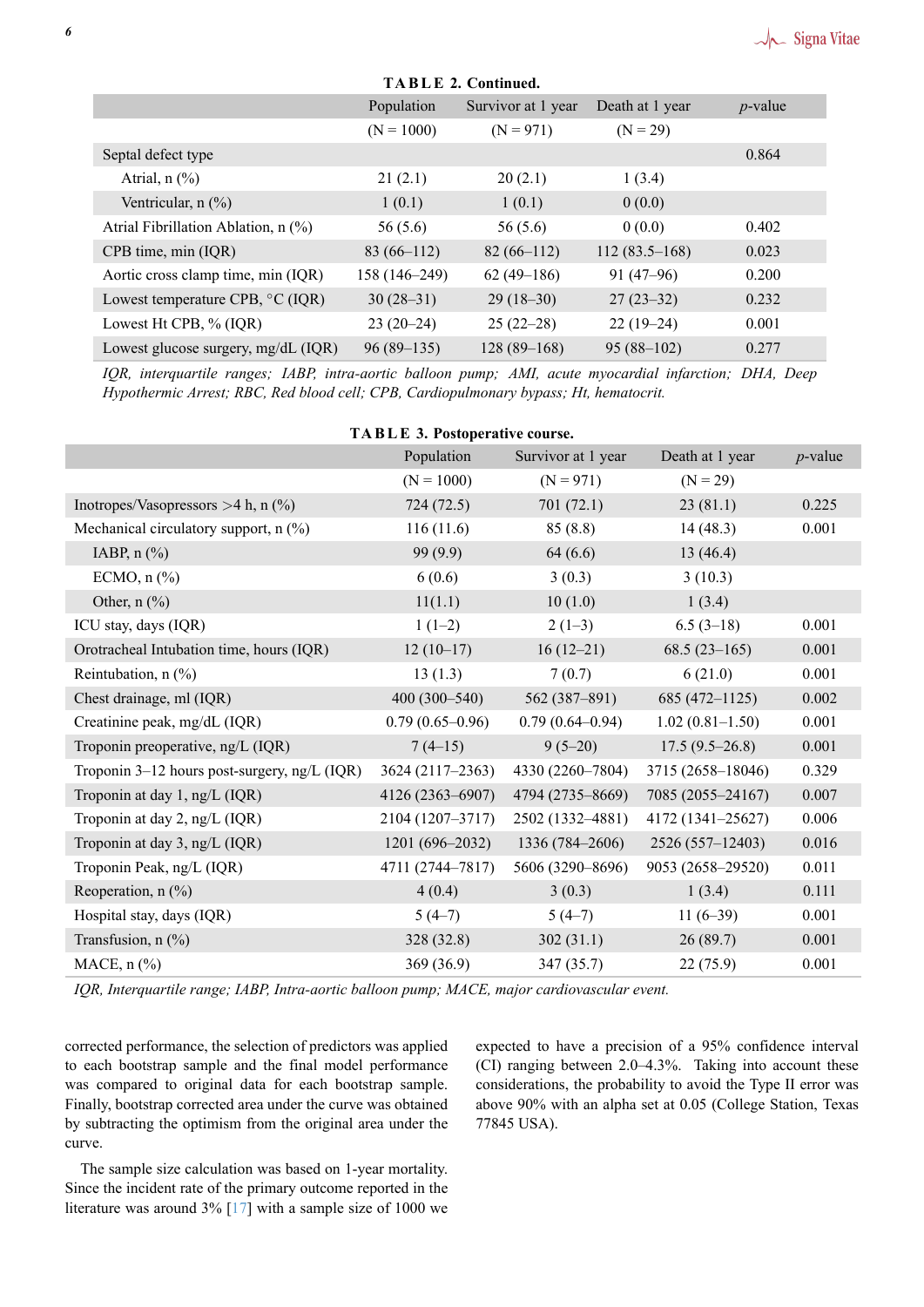<span id="page-6-0"></span>

| Variable                       | Odd ratio | Adjusted odd ratio | 95% CI         | $p$ value |  |  |
|--------------------------------|-----------|--------------------|----------------|-----------|--|--|
| Lowest Ht during CPB           | 0.81      | 0.87               | $0.74 - 0.92$  | 0.014     |  |  |
| aPTT                           | 1.04      | 1.03               | $1.01 - 1.08$  | 0.0026    |  |  |
| Anesthesiologist's experience  |           |                    |                |           |  |  |
| Intermediate                   | 6.95      | 1.93               | $0.60 - 80.6$  | 0.118     |  |  |
| Expert                         | 22.8      | 7.92               | 1.73-301.87    | 0.017     |  |  |
| Mechanical circulatory support |           |                    |                |           |  |  |
| <b>JABP</b>                    | 5.20      | 2.97               | $1.62 - 16.44$ | 0.005     |  |  |
| VA-ECMO                        | 83.93     | 33.11              | 4.95–1436.55   | 0.002     |  |  |
| Other                          | 1.93      | $\theta$           | $0.15 - 24.77$ | 0.280     |  |  |
| Need of transfusion            | 10.17     | 2.91               | $2.41 - 42.94$ | 0.001     |  |  |
| <b>MACE</b>                    | 3.93      | 2.41               | $1.28 - 12.18$ | 0.016     |  |  |

**TA B L E 4. Multivariable logistic regression model for 1-year mortality.**

*CI, confidence intervals; Ht, hematocrit; CPB, cardiopulmonary bypass; aPTT, activated thromboplastin time; MCS, mechanical circulatory support; IABP, intra-aortic balloon pump; VA-ECMO; venous-arterial extracorporeal membrane oxygenator; MACE, major cardiovascular event; Adjusted OR, OR corrected for overoptimism after internal validation.*

## **4. Results**

Overall, 1052 patients were considered eligible during the study period. Among these, 21 declined to participate, 5 had ongoing myocardial infarction and/or preoperative hs-TnI *≥*300 ng/L, 16 underwent left ventricular assist device implantation, 8 patients required salvage cardiac surgery, 2 were younger than 18 years old. Thus, the overall population consisted of 1000 open cardiac surgery procedures performed by 6 surgeons (median annual case volume 178) and 20 anesthesiologists (median annual case volume  $= 86$ ). The overall in-hospital mortality was 2% (20 patients).

The results of the univariate predictors of 1-year mortality are depicted in Tables 1,2,3. Age ( $p = 0.008$ ), New York Heart Association class ( $p = 0.001$ ), ejection fraction ( $p = 0.003$ ), history of atrial fibrillation ( $p = 0.008$ ), chronic pulmonary disease  $(p = 0.006)$ , cancer (0.045), prior pulmonary hypertension ( $p =$ 0.007), end-stage ren[al](#page-3-0) [di](#page-5-0)[se](#page-5-1)ase ( $p = 0.016$ ), and Redo cardiac surgery  $(p = 0.013)$  were associated with 1-year mortality. Patients who died at 1 year were more often on potassiumsparing diuretics ( $p = 0.002$ ), digoxin ( $p = 0.001$ ) and statins ( $p$  $= 0.003$ ). Among the lab tests, only a low level of hemoglobin  $(p = 0.001)$ , a long preoperative activated thromboplastin time  $(p = 0.009)$  and international normalized ratio  $(p = 0.001)$ , and high creatinine value  $(p = 0.001)$  were significantly associated with 1-year mortality. Intraoperative variables associated to 1-year mortality were tricuspid valve surgery (31% vs 10.6%;  $p = 0.003$ ), long cardiopulmonary bypass time (112 minutes vs 82 minutes;  $p = 0.023$ ) and low hematocrit nadir on pump (22% vs 25%;  $p = 0.001$ ). Postoperatively, serum peak creatinine ( $p = 0.001$ ), use of mechanical circulatory support ( $p =$ 0.001), length of stay in the intensive care unit  $(p = 0.001)$ , duration of mechanical ventilation  $(p = 0.001)$ , as well as chest drainage volume  $(p = 0.002)$  were associated with 1year mortality together with reintubation ( $p = 0.01$ ), need of transfusion ( $p = 0.001$ ), length of hospital stay and MACE ( $p =$ 0.001). Interestingly, in this univariate analysis, hs-TnI levels in patients who died are statically higher  $(p < 0.05)$  compared to those who survived at each time point, with the exception of those measured at 3–12 hours post-surgery. A multivariable analysis to identify independent predictors of 1-year mortality found that hematocrit nadir during cardiopulmonary bypass (OR: 0.81; 95% CI: 0.74–0.92), activated thromboplastin time (OR: 1.04; 95% CI: 1.01–1.08), expert anesthesiologist (OR: 22.8; 95% CI: 1.73–301.87), postoperative intra-aortic balloon pump (IABP) (OR: 5.20; 95% CI: 1.62–16.44), postoperative venous-arterial-extracorporeal membrane oxygenator (VA-ECMO) (OR: 83.93; 95% CI: 4.95–1436.55), need of transfusion (OR: 10.17; 95% CI: 2.41–42.94) and MACE (OR: 3.93; 95% CI: 1.28–12.18) were independently associated with 1-year mortality after controlling for several preoperative, intraoperative and postoperative variables. The final model was highly significant (Hosmer and Lemeshow chi-test = 4.82;  $p = 0.77$ ) and well calibrated (**Supplemental Fig. 1**). After bootstrapping the mean slope shrinkage was 0.389. This adjusted the ORs as summarized in Table 4. The AUC of the model corrected for the optimism decreased from 0.96 (95% CI: 0.93–0.98) to 0.92 (95% CI: 0.89–0.94).

We repeated the univariate (**Supplem[en](#page-6-0)tal Tables 2,3,4**) and the multivariable analysis to identify independent predictors of MACE at 30 days and we found that age (OR: 1.04; 95% CI: 1.02–1.05), reoperation (OR: 2.95; 95% CI: 1.66–5.33), and postoperative need of IABP (OR: 1.81; 95% CI: 1.18–2.93) were independently associated with MACE after adjusting for confounders. This model showed good discrimination and calibration as detected by a non-significant Hosmer-Lemeshow goodness of fit test  $(p = 0.393)$  and the calibration curve of the predicted and observed probabilities (**Supplemental Fig. 2**). The mean slope shrinkage factor after bootstrapping was 0.638 and led to adjusted ORs for all the predictors as reported in the **Supplemental Table 5**. The AUC corrected for optimism was 0.67 (95% CI: 0.63–0.71) from 0.72 (95% CI: 0.70–0.74).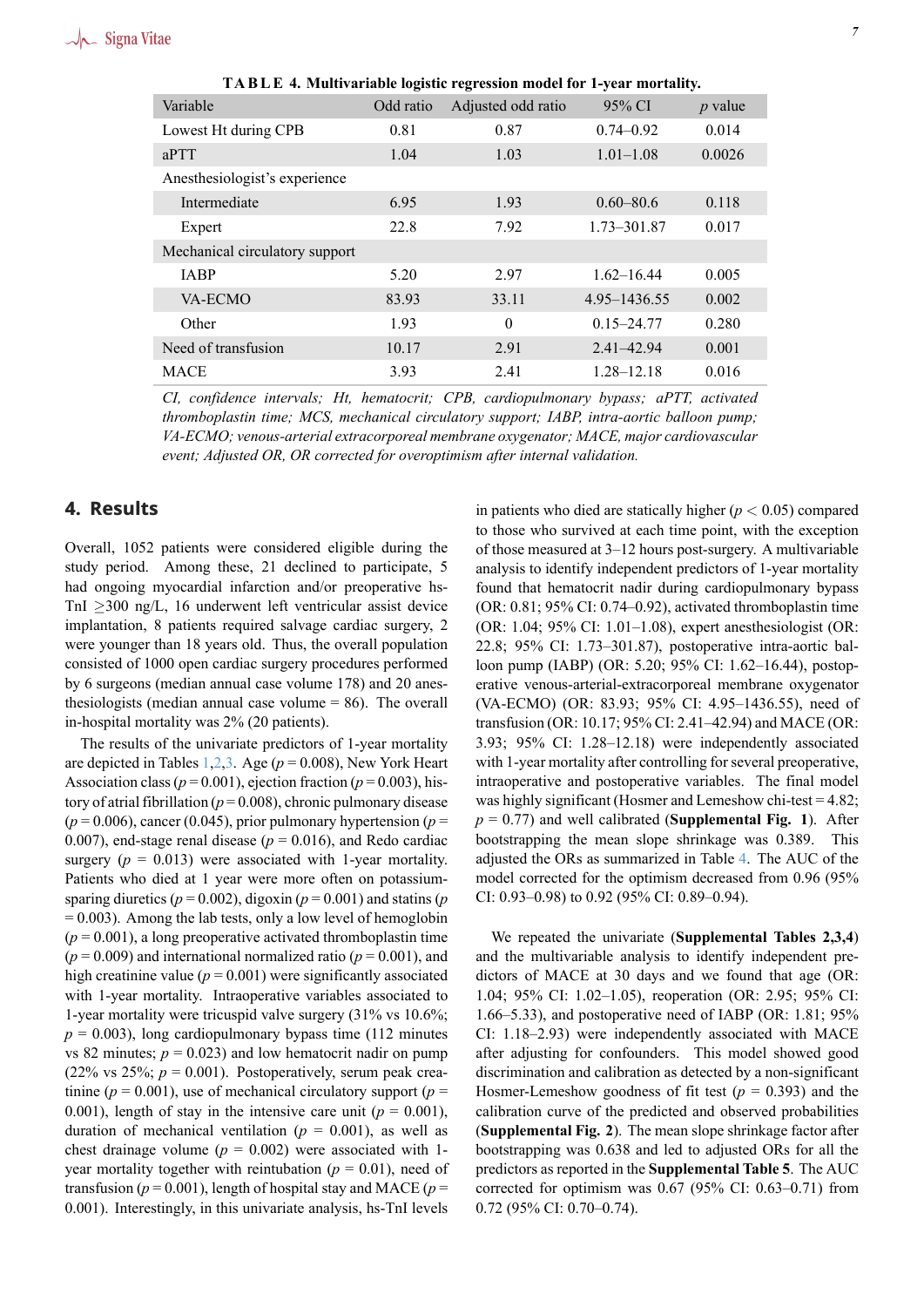## **5. Discussion**

In a tertiary high-volume hospital for cardiac surgery, after controlling for several important co-variates, surgeon annual caseload had no effect on MACE at 30 days and 1-year mortality, while a greater anesthesiologist annual case volume increased mortality at 1 year with no effect on MACE at 30 days. In addition, hs-TnI showed no prognostic role on these outcomes.

The results of the present investigation are unique, since they address the association between surgeon and anesthesiologist caseload and unfavorable clinical outcomes with a long followup after cardiac surgery for the first time. Wilson *et al*. [18], for instance, observed that anesthesia provider's volume had no effect on the occurrence of major adverse events in patients undergoing major spine surgery, and only surgeon's annual case volume played a role in decreasing hospital lengt[h o](#page-9-13)f stay. Memtsoudis *et al*. [3] found that the anesthesiologist experience did not affect the outcome, while a surgeon annual case volume *>*50 was associated with reduced complications and prolonged length of stay after joint arthroplasty surgery. Notably, the anesthesiolo[gis](#page-8-2)ts did not affect the perioperative outcome, as reported by these publications. Thus, while there is a strong association between procedure volume and surgery outcomes in the context of cardiac surgery, especially for coronary bypass grafting, the relative contribution of surgeons and anesthesiologists is unknown. In fact, the team experience may be more important than the hospital volume itself. Consequently, a surgeon or anesthesiologist with a low caseload, although in a high-volume hospital, may perform worse than an expert surgeon or anesthesiologist who works in a medium-volume hospital [19]. Surprisingly, in the present study focusing on providers' skills we showed an inverse correlation between higher anesthesiologist caseload and 1-year mortality. This is somewhat counterintuitive and never reported previously. A possib[le e](#page-9-14)xplanation is that expert anesthesiologists usually manage more complex surgical cases, whereas younger anesthesiologists are assigned to easier procedures and are often supervised. As matter of fact, it is reasonable that the anesthesiologist's expertise may affect only 1-year mortality and not MACE. In fact, an expert anesthesiologist prevents and manages short-term complications better than a junior one, with little effect on patients' "natural history". Sicker patients suffer *per se* a worse outcome than a healthy population, regardless of the anesthesiologists' experience. In addition, surgeons' and anesthesiologists' performance, although complementary and synergic in the operating theatre, remains ontologically different. The surgical act is basically a "one man show", while the practice of anesthesia requires an integrated process involving several caregivers during the transitions between intraoperative and postoperative care. In other words, anesthesiologists work in a team and the association with 1-year mortality could be better interpreted as a marker of complex procedures. Our results confirmed that the anesthesiologist's caseload does not affect in-hospital mortality [4, 20].

The absence of any correlations between the hs-TnI dosage at several time-points and MACE at 30 days and 1-year mortality in patients with high complexity cardiac case-mix is another important finding. The lack of prognostic power of hs-TnI for impending postoperative complications may be due to several factors. The myocardial injury in cardiac surgery is essentially universal, decreasing hs-TnI value for the risk prediction after cardiac surgery. It is very well known that a more complicated perioperative course is associated with high levels of hs-TnI. Thus, it is reasonable that the association between hs-TnI and outcomes has been masked by the presence of other statistically strong independent variables which are epiphenomena of adverse events. For instance, predictors of MACE at 30 days were reoperation, advanced age and use of mechanical circulatory support. We know from the literature that all these factors are associated with higher release of hs-TnI compared to cases of uneventful hospital stay. The absence of correlations with mortality reported in our study is in line with Morone's trial in patients undergoing isolate coronary artery bypass grafting  $[21]$ . Therefore, the hs-TnI in patients undergoing cardiac surgery should be used to rule out worse outcomes rather than to predict adverse events.

The role of age and reoperation in increasing the odds of MACE at 30 days is [we](#page-9-15)ll known in cardiac surgery. In fact, older age identifies patients with reduced cardiovascular reserve and a worse outcome, while reoperation relates to a population with a more complicated periprocedural course. Similarly the IABP is implanted as first line therapy in patients with cardiogenic shock after cardiac surgery [22].

Notably, excess 1-year mortality was higher in patients receiving postoperative IABP or VA-ECMO compared to the ones who did not, and proportional to the degree of hemodynamic support. As a consequence, mortali[ty i](#page-9-16)n patients on IABP was more than ten times lower compared to VA-ECMO, the former being implanted in patients with a less profound degree of postcardiotomy shock [23]. Nevertheless, our results confirmed that the implantation of any mechanical circulatory support detects both the sub-group of patients undergoing complex and prolonged procedures [24] and routine surgery complicated with unexpected te[chn](#page-9-17)ical difficulties (i.e., iatrogenic injury to a vital structure during surgery) [25].

The independent association between transfusion and 1-year mortality is confirmed in the prese[nt s](#page-9-18)tudy. However, the excess mortality in transfused patients may be the expression of a more complex perioperative experience [rat](#page-9-19)her than a direct casual effect of the transfusion itself [26]. In fact, the administration of allogenic blood products aims at treating an underlying disease. The relevance of anemia on longterm outcome is somewhat confirmed by the fact that a lower hematocrit nadir during cardiopulmonary b[ypa](#page-9-20)ss leads to an increase in long-term mortality. The association between anemia, hemodilution and outcome has been already documented in the anesthesia literature [27].

The finding that baseline prolonged activated partial thromboplastin time remains related to the 1-year mortality after adjusting for several confounders may be the clinical manifestation of the use of heparin [adm](#page-9-21)inistration rather than the presence of a pending coagulopathy. As a matter of fact, heparin can be used as bridging therapy in patients with preoperative chronic fibrillation and/or Redo patients in whom the systemic anticoagulation is stopped before surgery. Both conditions are linked to a worse outcome by definition [28, 29].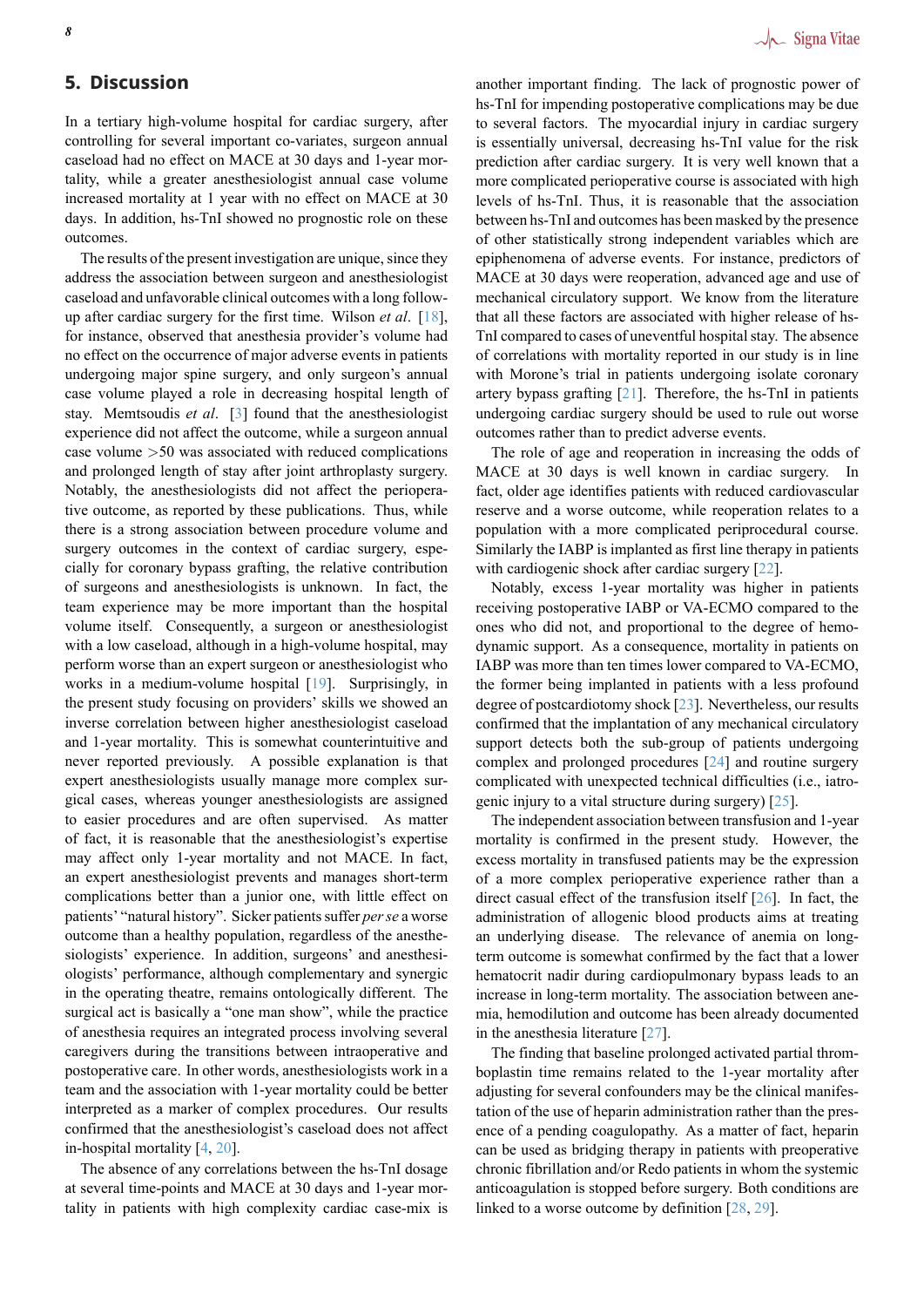As expected, the occurrence of major cardiovascular events at 30 days is significantly related to the risk of long-term mortality after recovery from surgery. Although intuitive, the long-term mortality of patients who recover sufficiently from MACE to be discharged from the hospital has not been adequately investigated after cardiac surgery. This result is not elusive and may have profound public health implications. In fact, the knowledge of the current burden of cardiovascular events following cardiovascular surgery allows clinicians to increase the surveillance on whom is at high risk of complications and the administrators to better allocate the resources required to address the problem.

The present investigation has strengths and limitations. This investigation is a single cardiac surgery center study, thus subjected to intrinsic bias due to the influence of specific procedures and a unique patient population. However, the inclusion of a relatively large number of patients along with a high number of preoperative, intraoperative, and postoperative risk factors included into the analysis may have balanced this limitation ensuring reliable single-center results. The effect of the echocardiographic skills of the individual anesthesiologists on outcome was not assessable in the present investigation due to the routine use of the transesophageal echocardiography, as recommended by several authors [30]. Nevertheless, we cannot exclude that the ability in imagining interpretation may have affected study results.

## **6. Conclusions**

In conclusion, in a high-volume tertiary hospital, MACE at 30 days is predicted by advanced age, postoperative IABP insertion, and reoperation. Anesthesiologist- and surgeon-related annual case volumes do not affect this short-term outcome. On the contrary, 1-year mortality is independently and inversely associated with the anesthesiologist provider caseload, in addition to the relatively well-known risk factors confirmed in this study. This result, even if counterintuitive, depends on the hospital organization in which a more expert anesthesiologist takes care of more complex patients. Finally, the hs-TnI is not effective in predicting both MACE at 30 days and 1 year survival when important preoperative, intraoperative and postoperative variables are considered. Further studies are required to assess the strength and validity of the volume outcomes between providers in high-volume referral hospitals.

## **AUTHOR CONTRIBUTIONS**

FM had full access to all the data in the study, take responsibility for the integrity of the data and the accuracy of the data analysis, did the drafting of the article. EF participated in conduct, reporting, interpretation of data and redaction of the manuscript. GB, GV and ML contributed to the study concept and design. GD, CN, CG did the acquisition of data. RL, CB and GS did the analysis and interpretation. EN, EC, MP participated in planning, conduct, reporting, acquisition of data, critical revision of the manuscript. All authors read and approved the final manuscript.

## **ETHICS APPROVAL AND CONSENT TO PARTICIPATE**

The study received approval by an independent Ethics Committee (Ethics Committee, San Raffaele Scientific Institute-IRCCS, Milan on 3rd of March). All study patients signed informed consent. All methods were carried out in accordance with relevant guidelines and regulations (Declaration of Helsinki).

## **ACKNOWLEDGMENT**

Thanks to all the peer reviewers for their opinions and suggestions.

#### **FUNDING**

The study was supported by the Italian Ministry of Health (GR-2013-02356129).

### **CONFLICT OF INTEREST**

The authors declare no conflict of interest. Fabrizio Monaco is serving as one of the Editorial Board members of this journal. We declare that Fabrizio Monaco had no involvement in the peer review of this article and has no access to information regarding its peer review. Full responsibility for the editorial process for this article was delegated to JQ.

## **SUPPLEMENTARY MATERIAL**

Supplementary material associated with this article can be found, in the online version, at https://oss.signavitae. com/mre-signavitae/article/1537355638415212544/ attachment/Supplementary%20material.pdf.

#### **[AVAILABILITY OF DATA AND MATERIALS](https://oss.signavitae.com/mre-signavitae/article/1537355638415212544/attachment/Supplementary%20material.pdf)**

[The datasets used and/or analyzed during the curren](https://oss.signavitae.com/mre-signavitae/article/1537355638415212544/attachment/Supplementary%20material.pdf)t study are available from the corresponding author on reasonable request. All data generated or analyzed during this study are included in this published article.

## **CONSENT FOR PUBLICATION**

The manuscript does not contain any individual person's data in any form.

## **REFERENCES**

- **[1]** Nguyen NT, Paya M, Stevens CM, Mavandadi S, Zainabadi K, Wilson SE. The Relationship between Hospital Volume and Outcome in Bariatric Surgery at Academic Medical Centers. Annals of Surgery. 2004; 240: 586–593.
- <span id="page-8-0"></span>**[2]** Lo H, Wu S. Reappraisal learning curve of laparoscopic Roux-en Y gastric bypass: retrospective results of one hundred and eight cases from a low-volume unit. BMC Surgery. 2021; 21: 86.
- <span id="page-8-2"></span><span id="page-8-1"></span>**[3]** Memtsoudis SG, Wilson LA, Bekeris J, Liu J, Poultsides L, Fiasconaro M, *et al*. Anaesthesia provider volume and perioperative outcomes in